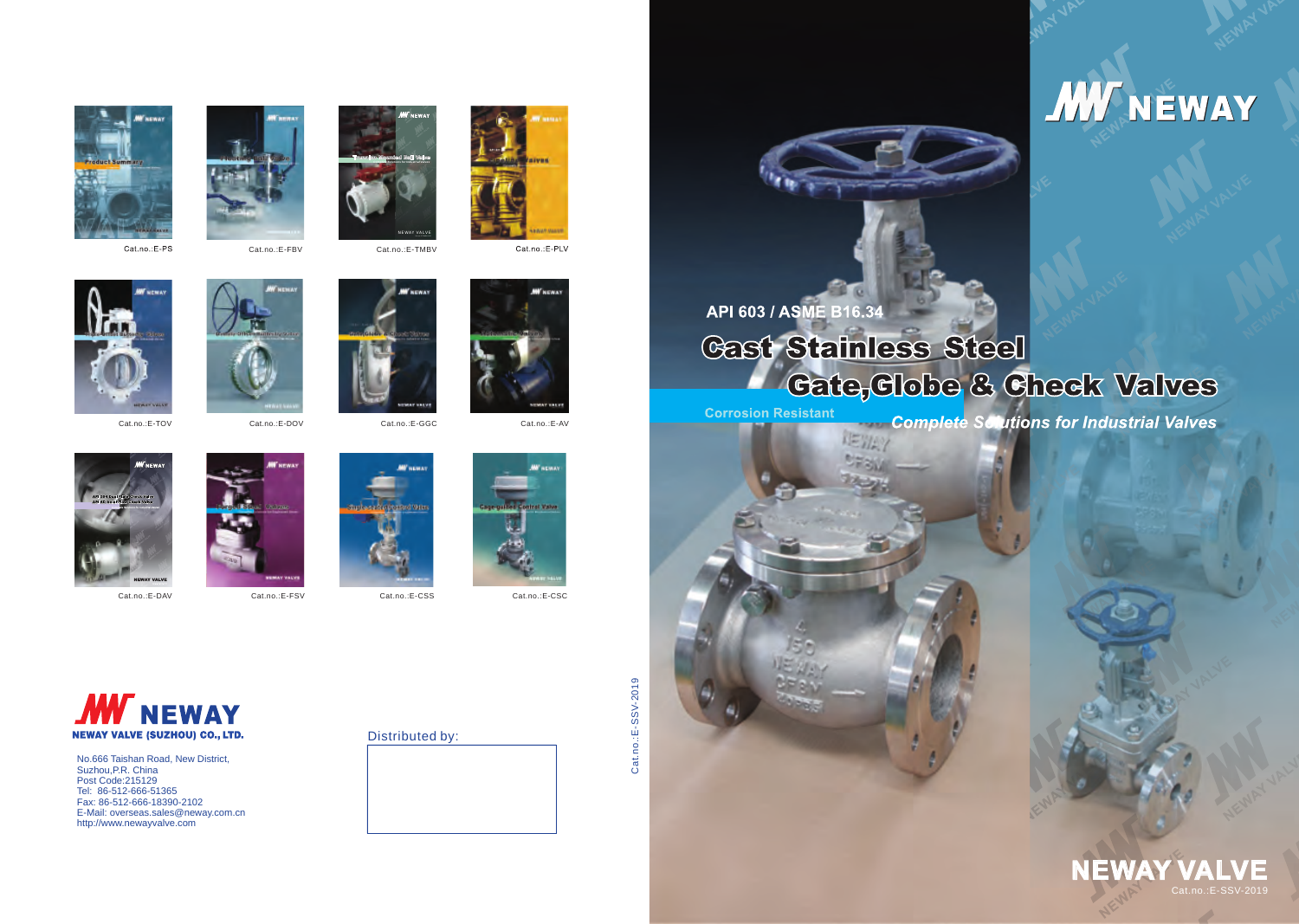### **Table of Contents**

### **Introduction**

- **Quality Commitment**
- $\overline{2}$ How to Order
- $\mathbf{R}$ Product Introduction

# **Quality Commitment**



### **API603 Gate Valve**

- $\overline{Q}$ 1/2''~1-1/2''(DN15~DN40) Flanged, Threaded or Socket Weld
- 10 2''~16'' (DN50~DN400) **Flanged**
- 11 **Low Fugitive Emission Control**
- 12 **NEWAY Factory**



### **Check Valve**

### **Globe Valve**

eway recognizes the importance<br>
of valve quality for the safety and<br>
protection of personnel health and<br>
proporty it is our quality commitment to focus protection of personnel health and property. It is our quality commitment to focus our resources on providing our customers with first class products at a competitive price, that are desig ned, manufactured, inspected and tested in accordance with our customer's specifications and that comply with all international standards.

API624

With respect to the facts that the current industrial standards do not always take into consideration the likelihood and consequences of possible deterioration in service, related to specific service fluids or the external environment in which they operate. Our customers are requested to keep an open line of communication with our engineering department to identify and implement standards, that will provide valves with the possibility of deterioration in service, so as to ensure safety over the valves expected lifetime.

As a global leader of valve manufacturing, Neway (SSE:603699) is dedicated to the production, research, and development of industrial valves. Neway is committed to providing complete valve solutions to all industries through advanced engineering and innovation.

- 1/2''~1-1/2'' (DN15~DN40)  $\frac{1}{2}$   $\frac{1}{2}$   $\frac{1}{2}$   $\frac{1}{2}$   $\frac{1}{2}$   $\frac{1}{2}$   $\frac{1}{2}$   $\frac{1}{2}$   $\frac{1}{2}$   $\frac{1}{2}$   $\frac{1}{2}$   $\frac{1}{2}$   $\frac{1}{2}$   $\frac{1}{2}$   $\frac{1}{2}$   $\frac{1}{2}$   $\frac{1}{2}$   $\frac{1}{2}$   $\frac{1}{2}$   $\frac{1}{2}$   $\frac{1}{2}$   $\frac{1}{2}$
- 5 2''~24'' (DN50~DN600, CLASS 150) **Flanged**
- 6 2''~16'' (DN50~DN400, CLASS 300) Flanged

- 7 1/2''~1-1/2'' (DN15~DN40) Flanged, Threaded or Socket Weld
- 8 2''~12'' (DN50~DN300) Flanged

Neway's product line includes Ball, Butterfly, Gate, Globe, Check, Nuclear, Control, Subsea, Safety valves. Our high quality standards and innovative ability are recognized by many global end users and EPCs. Neway valves are utilized in a wide variety of industries and working conditions such as Refining, Chemical, Coal Chemical, Offshore(including subsea), Air Separation, LNG, Nuclear Power, Power Generation, and Pipeline Transmission applications.

Neway is dedicated to the pursuit of "Zero Defect". We maintain a quality management system that encompasses our entire operation from order entry, to final inspection. Through Neway's continuous efforts, our products have sucessfully achieved industrial certificates including ISO 9001, API 6A, API 6D, CE/PED, ASME N & NPT, TA-Luft, ABS, CU-TR, and Fire-Safe approvals.



Neway has developed a sophisticated multi-plant management system operating one valve assembly plant, one API6A valve plant, three foundries, and one R&D center. Our largest assembly plant was expanded in 2013, and it now covers 35,000 square meters.

Advanced software (ANSYS, FE-Safe, CF-Design, Siemens PLM and NX) is applied here at Neway for the Research & Development of products. We use SAP to control the traceability and status of all products during the manufacturing process. In order to ensure the safety, eco-friendliness, and reliability of our products, we use the most advanced fire-safe, cryogenic, high pressure, and fugitive emission test equipment.

As part of Neway's global strategy, to provide better service to our customers, we have established our overseas subsidiaries in North America, Netherlands, Italy, Singapore, and Dubai along with over 80 agents and distributors worldwide.

### **Complete Solutions for Industrial Valves**

### **Facilities & Service**

### **High Quality, High Value**

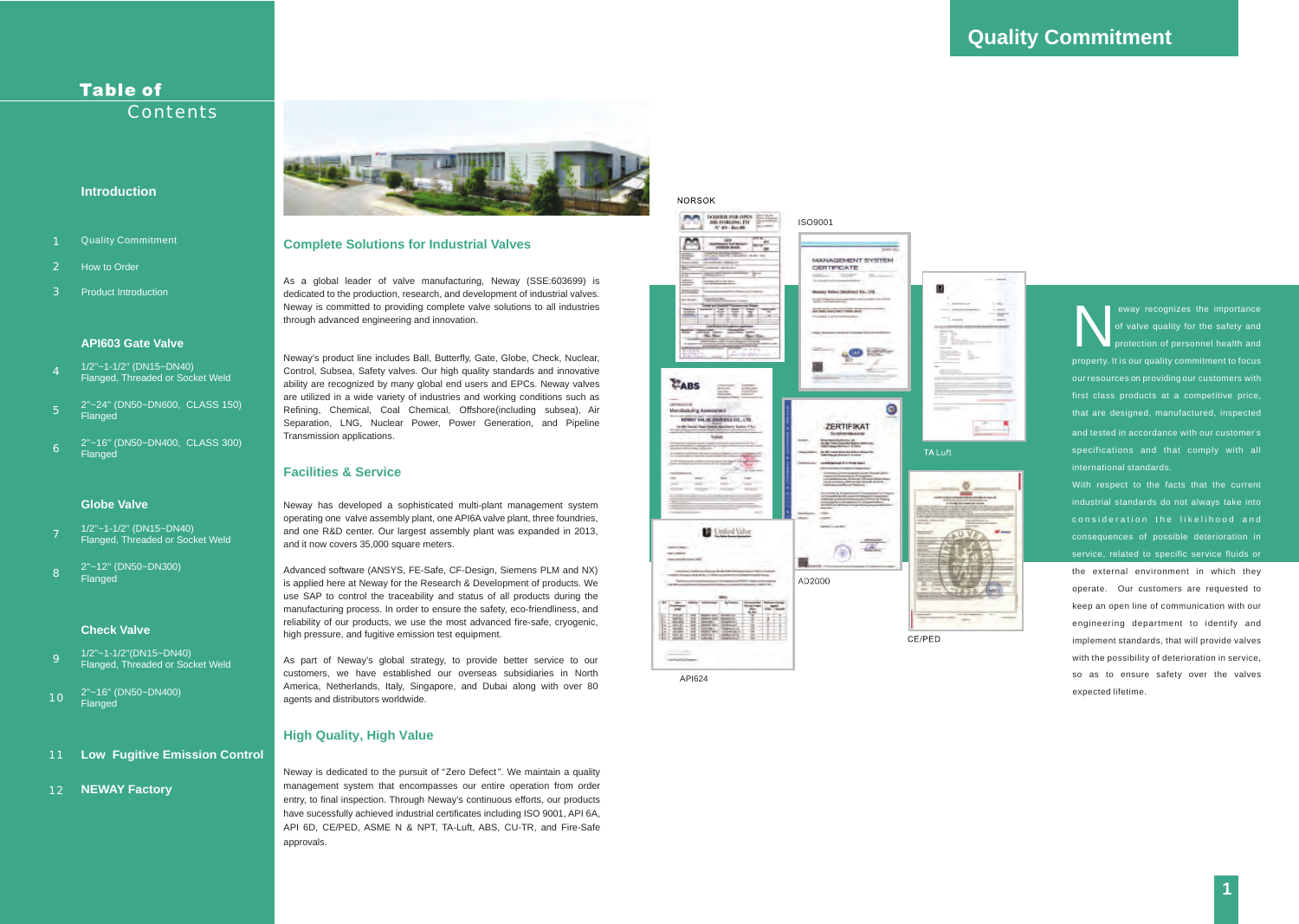**2**

**How to Order**

### ① **Valve Size**

| 4 Bind Connection     |                 |                  |                      |                 |                      |            |  |  |  |  |
|-----------------------|-----------------|------------------|----------------------|-----------------|----------------------|------------|--|--|--|--|
| <b>End Connection</b> | Socket Weld End | NPT Threaded End | <b>Butt Weld End</b> | ThreadedxSocket | <b>Raised Flange</b> | RTJ Flange |  |  |  |  |
| <b>Symbol</b>         |                 |                  |                      | SN              |                      |            |  |  |  |  |



Neway valve figure numbers are designed to cover essential features. When ordering, please show figure numbers to avoid misunderstanding of your requirements. However a detailed description must accompany any special orders.

Figure Number Example:

Following descriptions provide a basic guideline in valve specification.

| 2 Valve Type |            |             |                    |  |  |  |  |  |  |  |
|--------------|------------|-------------|--------------------|--|--|--|--|--|--|--|
| Valve Type   | Gate Valve | Globe Valve | <b>Swing Check</b> |  |  |  |  |  |  |  |
| Symbol       | <b>GDC</b> | <b>GLD</b>  | <b>SDC</b>         |  |  |  |  |  |  |  |

| 5 Actuator or Special Code |                      |                   |                           |  |  |  |  |  |  |  |
|----------------------------|----------------------|-------------------|---------------------------|--|--|--|--|--|--|--|
| <b>Description</b>         | <b>Gear Operator</b> | Electric Actuator | <b>Pneumatic Actuator</b> |  |  |  |  |  |  |  |
| Svmbol                     |                      |                   |                           |  |  |  |  |  |  |  |

| 6 Body Materials      |              |                |              |                  |               |                 |          |  |
|-----------------------|--------------|----------------|--------------|------------------|---------------|-----------------|----------|--|
| <b>Body Materials</b> | <b>S00</b>   | S <sub>0</sub> | S02          | S <sub>0</sub> 3 | S04           | S <sub>06</sub> | CN7M     |  |
| <b>ASTM Ref.</b>      | A351 Gr. CF8 | A351 Gr. CF8M  | A351 Gr. CF3 | A351 Gr. CF3M    | A351 Gr. CF8C | A351 Gr. CG8M   | Alloy 20 |  |

Note: Other materials upon request.

| 3 Class             |     |     |     |  |  |  |  |  |  |
|---------------------|-----|-----|-----|--|--|--|--|--|--|
| <b>Class</b>        | 150 | 300 | 600 |  |  |  |  |  |  |
| Symbol <sup>'</sup> |     |     |     |  |  |  |  |  |  |

## **Product Introduction**



DC series valves are thin walled valve designs which take advantage of the non-corrosive nature of the material to reduce wall thickness. These valves are built to meet all ASME B16.34 requirements and reduce excessive bulkiness to the valve, saving weight and material.



# Size<br>Wal

|                      |     |     |    | <b>CLASS 600 CAST STAINLESS STEEL GATE, GLOBE &amp; CHECK VALVE</b> |  |  |  |  | <b>THREADED &amp; SOCKET WELD</b> |  |  |  |  |
|----------------------|-----|-----|----|---------------------------------------------------------------------|--|--|--|--|-----------------------------------|--|--|--|--|
| Valve Type & $\vert$ | 1/2 | 3/4 |    | $1 - 1/2$                                                           |  |  |  |  |                                   |  |  |  |  |
|                      | 15  | 20  | 25 | 40                                                                  |  |  |  |  |                                   |  |  |  |  |
| Gate                 | X   | x   | X  | X                                                                   |  |  |  |  |                                   |  |  |  |  |
| Globe                | X   | x   | X  | x                                                                   |  |  |  |  |                                   |  |  |  |  |
| <b>Check</b>         | X   | X   | X  | X                                                                   |  |  |  |  |                                   |  |  |  |  |

### ⑦ **Trim Materials Symbol** 2 10 **Wedge or Disc Surface** 304 316 Stellite **Seat Surface** Integral Integral Integral **Stem Materials** ASTM A182 Grade F304 ASTM A182 Grade F316 ASTM A182 Grade F316 28B Stellite Stellite Integral ASTM A182 Grade F304 12B

|       | Valve Type & |              | <b>CLASS 150~300 CAST STAINLESS STEEL GATE, GLOBE &amp; CHECK VALVE</b> |    |                 |              |                 |                           |                           |                           |                           |           |              | <b>FLANGED</b> |              |           |              |              |
|-------|--------------|--------------|-------------------------------------------------------------------------|----|-----------------|--------------|-----------------|---------------------------|---------------------------|---------------------------|---------------------------|-----------|--------------|----------------|--------------|-----------|--------------|--------------|
|       | <b>Class</b> | 1/2<br>15    | 3/4<br>20                                                               | 25 | $1 - 1/2$<br>40 | (2)<br>50    | $2 - 1/2$<br>65 | 3<br>80                   | 100                       | 6<br>150                  | 8<br>200                  | 10<br>250 | 12<br>300    | 14<br>350      | 16<br>400    | 18<br>450 | 20<br>500    | 24<br>600    |
| Gate  | 150          | X            | X                                                                       | X  | X               | X            | X               | X                         | X                         | X                         | X                         | X         | X            | X              | X            | X         | X            | X            |
|       | 300          | X            | X                                                                       | X  | X               | X            | X               | X                         | X                         | X                         | X                         | X         | X            | X              | X            | X         | X            | X            |
| Globe | 150          | $\mathsf{x}$ | X                                                                       | X  | $\mathsf{x}$    | $\mathsf{x}$ | $\mathsf{x}$    | $\boldsymbol{\mathsf{x}}$ | $\boldsymbol{\mathsf{x}}$ | $\boldsymbol{\mathsf{x}}$ | $\boldsymbol{\mathsf{x}}$ | X         | X            |                |              |           |              |              |
|       | 300          | X            | X                                                                       | X  | X               | $\mathsf{x}$ | $\mathsf{x}$    | $\boldsymbol{\mathsf{x}}$ | X                         | X                         | X                         | X         | $\mathsf{x}$ |                |              |           |              |              |
| Check | 150          | X            | X                                                                       | X  | X               | $\mathsf{x}$ | $\mathsf{x}$    | $\boldsymbol{\mathsf{x}}$ | $\boldsymbol{\mathsf{x}}$ | X                         | $\boldsymbol{\mathsf{x}}$ | X         | X            | X              | $\mathsf{x}$ | X         | X            | $\mathsf{x}$ |
|       | 300          | X            | X                                                                       | X  | X               | X            | X               | X                         | X                         | X                         | X                         | X         | X            | X              | $\mathsf{x}$ | X         | $\mathsf{x}$ |              |

### **Product Range**

| <b>Size Range:</b>     | $1/2"$ ~24" (DN15~DN600)                                                  |
|------------------------|---------------------------------------------------------------------------|
| <b>Wall Thickness:</b> | <b>ASME B16.34</b>                                                        |
| <b>Valve Type:</b>     | Gate Valve, Globe Valve, Check Valve                                      |
| <b>Rating</b><br>÷     | CLASS 150~600 (PN20~100)                                                  |
| <b>Body Materials:</b> | <b>Stainless Steel</b>                                                    |
| <b>End Connection:</b> | Flanged; Threaded; Socket Weld                                            |
| <b>Application:</b>    | Petrochemical, Pulp and paper, Chemical;<br>Medicine, Food Industrial etc |

### **Product Introduction**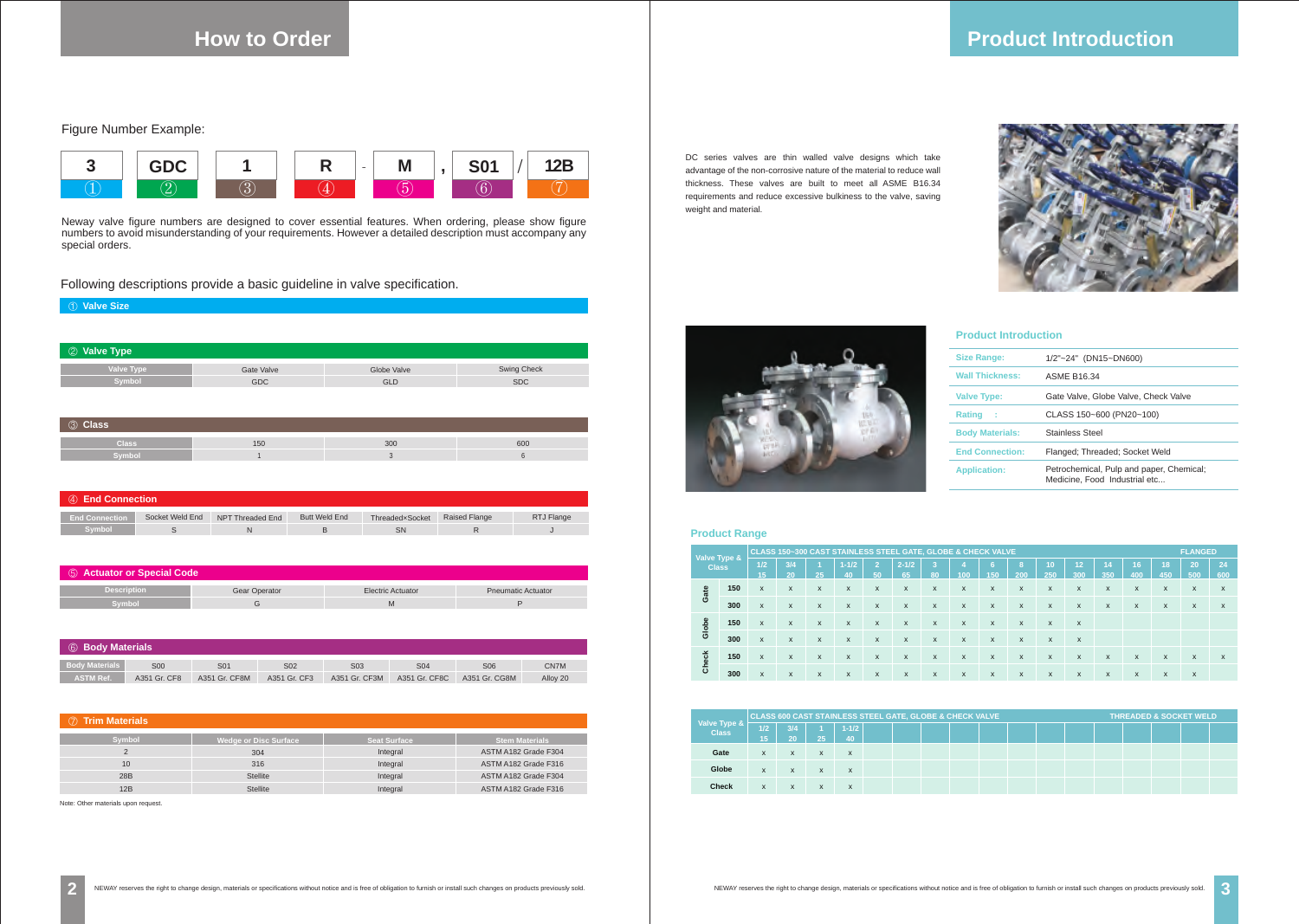### **API603 Gate Valve 1/2''~1-1/2'' (DN15~DN40)**

Flanged, Threaded or Socket Weld



Flanged, ASME CLASS 150~300 (PN 20~50) Integral Seat

Threaded or Socket Weld, ASME CLASS 600 (PN 100) Integral Seat



12 HANDWHEEL NUT STUD 14 NUT EYE BOLT

17 GREASE FITTING

SCREW 21 22 NAME PLATE

| <b>Size</b> |      |      | Flanged, ASME CLASS 150 (PN 20) |      |                  |      | Flanged, ASME CLASS 300 (PN 50) |      |       |                         | Threaded-Socket Weld, ASME CLASS 600 (PN100) |      |      |          |                  |
|-------------|------|------|---------------------------------|------|------------------|------|---------------------------------|------|-------|-------------------------|----------------------------------------------|------|------|----------|------------------|
| in.<br>mm   | D    |      | $\overline{\mathsf{M}}$         | н    | Weight<br>lb(kg) | D    |                                 | W    | н     | <b>Weight</b><br>lb(kg) | D                                            |      | W    | ш<br>. . | Weight<br>lb(kg) |
| 1/2         | 0.59 | 4.25 | 3.94                            | 8.15 | 7.4              | 0.59 | 5.51                            | 3.94 | 8.15  | 13.0                    | 0.50                                         | 3.43 | 3.94 | 8.29     | 6.8              |
| 15          | 15   | 108  | 100                             | 207  | 3.4              | 15   | 140                             | 100  | 207   | 5.9                     | 15                                           | 87   | 100  | 210.5    | 3.1              |
| 3/4         | 0.75 | 4.61 | 3.94                            | 8.15 | 8.3              | 0.75 | 5.98                            | 3.94 | 8.15  | 16.0                    | 0.75                                         | 3.43 | 3.94 | 8.29     | 7.0              |
| 20          | 19   | 117  | 100                             | 207  | 3.8              | 19   | 152                             | 100  | 207   | 7.3                     | 19                                           | 87   | 100  | 210.5    | 3.2              |
|             | 0.98 | 5.00 | 4.72                            | 8.66 | 10.0             | 0.98 | 6.50                            | 5.51 | 9.69  | 24.0                    | 1.00                                         | 4.13 | 5.51 | 10.02    | 10.7             |
| 25          | 25   | 127  | 120                             | 220  | 4.5              | 25   | 165                             | 140  | 246   | 10.9                    | 25                                           | 105  | 140  | 254.5    | 4.9              |
| $1 - 1/2$   | 1.50 | 6.50 | 6.30                            | 9.76 | 18.0             | 1.50 | 7.52                            | 7.87 | 11.69 | 39.0                    | 1.50                                         | 4.92 | 7.87 | 12.28    | 19.5             |
| 40          | 38   | 165  | 160                             | 248  | 8.2              | 38   | 191                             | 200  | 297   | 17.7                    | 38                                           | 125  | 200  | 312      | 8.8              |

### **Dimensions and Weights**

### **Material List**

RIVET 18 PIN SPACER RING

NUT 16

**No Part Name** 

ASTM A276 304 ASTM A193-B8 CL2 ASTM A194-8 ASTM A193-B8 ASTM A194-8 ASTM A276 304 ASTM A276 304 ASTM A276 304 ASTM A276 F316L ASTM A276 304 ASTM A240 304

13

15

19 20



Flanged, ASME CLASS 150 (PN 20, DN50~200) Flanged, ASME CLASS 150 (PN20, DN250~600) Integral Seat; flexible wedge; Optional Stellited Seat Face

Integral Seat; flexible wedge(solid wedge only for DN50); Optional Stellited Seat Face

| <b>No</b>      | <b>Part Name</b>     | <b>Material</b>            |
|----------------|----------------------|----------------------------|
| 1              | <b>BODY</b>          | ASTM A351 CF8M             |
| 2              | <b>BONNET</b>        | ASTM A351 CF8M             |
| 3              | <b>WEDGE</b>         | ASTM A351 CF8M             |
| $\overline{4}$ | <b>STEM NUT</b>      | <b>ASTM A439 D-2C</b>      |
| 5              | <b>GLAND FLANGE</b>  | ASTM A351 CF8              |
| 6              | <b>HANDWHEEL</b>     | ASTM A538 60-40-18         |
| $\overline{7}$ | <b>STEM</b>          | <b>ASTM A182 F316</b>      |
| 8              | <b>GLAND</b>         | <b>ASTM A276 F316L</b>     |
| 9              | <b>GASKET</b>        | 316L+PTFE OR 316L+GRAPHITE |
| 10             | <b>PACKING</b>       | PTFE OR GRAPHITE           |
| 11             | <b>RETAINING NUT</b> | <b>ASTM A276 304</b>       |

### **API603 Gate Valve 2''~24'' (DN50-DN600, CLASS 150)**

### Flanged

### **Material List**

### **Dimensions and Weights**

| <b>No</b>      | <b>Part Name</b>     | <b>Material</b>            |
|----------------|----------------------|----------------------------|
| 1              | <b>BODY</b>          | ASTM A351 CF8M             |
| $\overline{2}$ | <b>BONNET</b>        | ASTM A351 CF8M             |
| 3              | <b>WEDGE</b>         | ASTM A351 CF8M             |
| $\overline{4}$ | <b>STEM NUT</b>      | ASTM A439 D-2C             |
| 5              | <b>GLAND FLANGE</b>  | ASTM A351 CF8              |
| 6              | <b>HANDWHEEL</b>     | ASTM A538 60-40-18         |
| $\overline{7}$ | <b>STEM</b>          | <b>ASTM A182 F316</b>      |
| 8              | <b>GLAND</b>         | <b>ASTM A276 F316L</b>     |
| 9              | <b>GASKET</b>        | 316L+PTFE OR 316L+GRAPHITE |
| 10             | <b>PACKING</b>       | PTFE OR GRAPHITE           |
| 11             | <b>RETAINING NUT</b> | <b>ASTM A276 304</b>       |
| 12             | <b>HANDWHEEL NUT</b> | ASTM A276 304              |
| 13             | <b>STUD</b>          | <b>ASTM A193-B8 CL2</b>    |

| <b>No</b> | <b>Part Name</b>      | <b>Material</b>        |
|-----------|-----------------------|------------------------|
| 14        | <b>NUT</b>            | <b>ASTM A194-8</b>     |
| 15        | EYE BOLT              | <b>ASTM A193-B8</b>    |
| 16        | <b>NUT</b>            | <b>ASTM A194-8</b>     |
| 17        | <b>GREASE FITTING</b> | ASTM A276 304          |
| 18        | <b>RIVET</b>          | <b>ASTM A276 304</b>   |
| 19        | <b>PIN</b>            | ASTM A276 304          |
| 20        | <b>SPACER RING</b>    | <b>ASTM A276 F316L</b> |
| 21        | <b>SCREW</b>          | ASTM A276 304          |
| 22        | <b>NAME PLATE</b>     | <b>ASTM A240 304</b>   |
| 23        | <b>STUD</b>           | <b>ASTM A193-B8</b>    |
| 24        | <b>NUT</b>            | <b>ASTM A194-8</b>     |
| 25        | <b>YOKE</b>           | ASTM A351 CF8M         |
| 26        | <b>THRUST BEARING</b> | <b>STAINLESS STEEL</b> |

| <b>Size</b>    |       | Flanged, ASME CLASS 150 (PN 20) |       |       |                  |  |  |  |  |
|----------------|-------|---------------------------------|-------|-------|------------------|--|--|--|--|
| in.<br>mm      | D     | L                               | W     | H     | Weight<br>lb(kg) |  |  |  |  |
| $\overline{2}$ | 2.01  | 7.01                            | 5.51  | 11.42 | 27.0             |  |  |  |  |
| 50             | 51    | 178                             | 180   | 290   | 12.2             |  |  |  |  |
| $2 - 1/2$      | 2.52  | 7.48                            | 5.51  | 13.19 | 37.5             |  |  |  |  |
| 65             | 64    | 190                             | 180   | 335   | 17.0             |  |  |  |  |
| 3              | 2.99  | 7.99                            | 7.87  | 15.20 | 46.3             |  |  |  |  |
| 80             | 76    | 203                             | 200   | 386   | 21.0             |  |  |  |  |
| $\overline{4}$ | 4.02  | 9.02                            | 9.84  | 17.52 | 75.0             |  |  |  |  |
| 100            | 102   | 229                             | 250   | 445   | 34.0             |  |  |  |  |
| 6              | 5.98  | 10.51                           | 11.81 | 23.27 | 128.0            |  |  |  |  |
| 150            | 152   | 267                             | 250   | 591   | 58.1             |  |  |  |  |
| 8              | 7.99  | 11.50                           | 13.78 | 28.74 | 216.1            |  |  |  |  |
| 200            | 203   | 292                             | 350   | 730   | 98.0             |  |  |  |  |
| 10             | 10.00 | 12.99                           | 15.75 | 34.76 | 291.1            |  |  |  |  |
| 250            | 254   | 330                             | 400   | 883   | 132.0            |  |  |  |  |
| 12             | 12.01 | 14.02                           | 17.72 | 39.96 | 436.6            |  |  |  |  |
| 300            | 305   | 356                             | 450   | 1015  | 198.0            |  |  |  |  |
| 14             | 13.27 | 15.00                           | 19.69 | 44.53 | 703.4            |  |  |  |  |
| 350            | 337   | 381                             | 500   | 1131  | 319.1            |  |  |  |  |
| 16             | 15.24 | 15.98                           | 21.65 | 50.59 | 1018.7           |  |  |  |  |
| 400            | 387   | 406                             | 550   | 1285  | 462.1            |  |  |  |  |
| 18             | 17.24 | 17.01                           | 23.62 | 74.49 | 1190.7           |  |  |  |  |
| 450            | 438   | 432                             | 610   | 1892  | 540.1            |  |  |  |  |
| 20             | 19.25 | 17.99                           | 26.77 | 83.23 | 1631.7           |  |  |  |  |
| 500            | 489   | 457                             | 680   | 2114  | 740.1            |  |  |  |  |
| 24             | 23.27 | 20.00                           | 29.92 | 98.43 | 2434.3           |  |  |  |  |
| 600            | 591   | 508                             | 760   | 2500  | 1104.2           |  |  |  |  |

ARICH NEWAY reserves the right to change design, materials or specifications without notice and is free of obligation to furnish or install such changes on products previously sold. NEWAY reserves the right to change desig

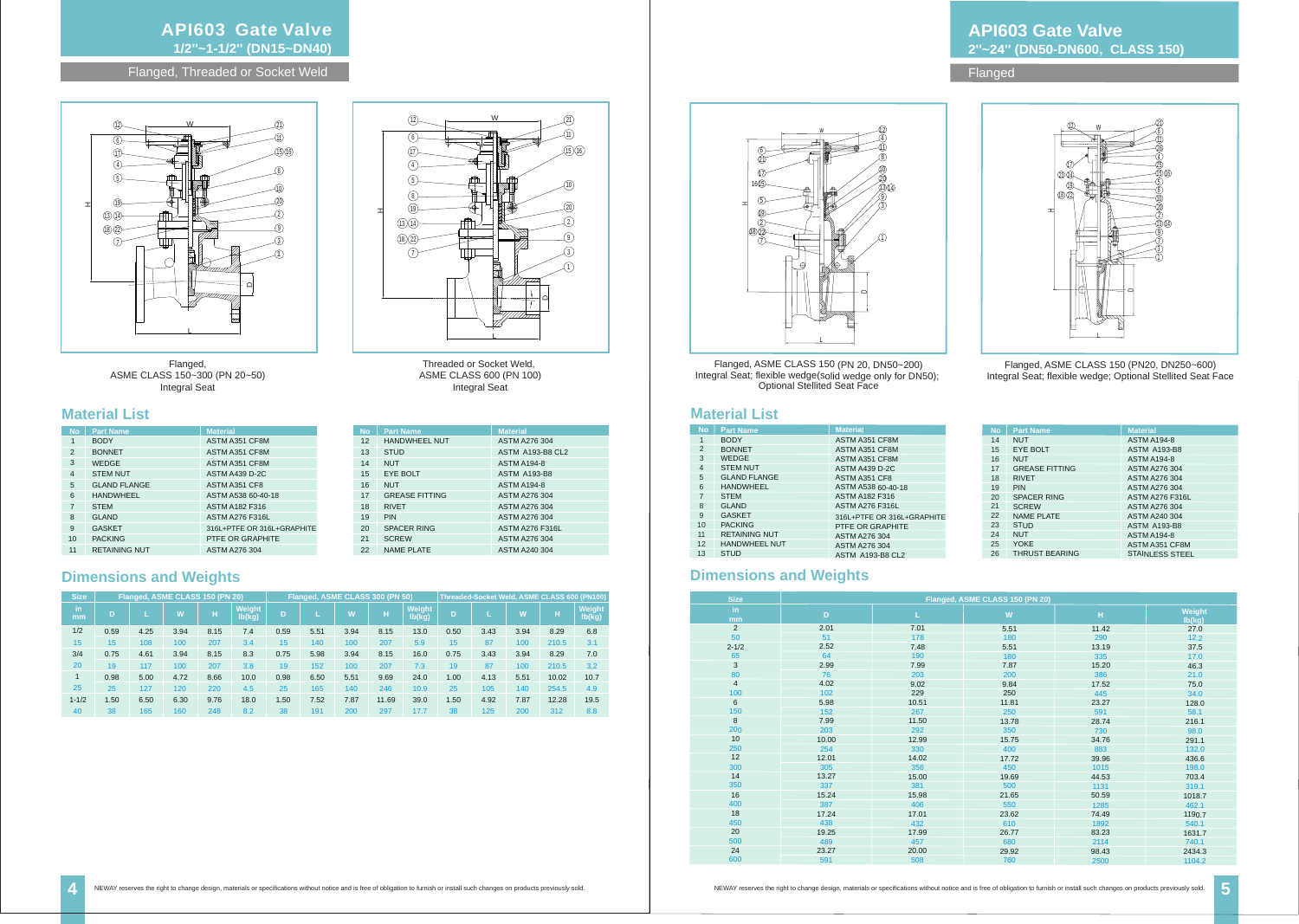| <b>Size</b>  |      |      | Flanged, ASME CLASS 150 (PN 20) |       |                         | Flanged, ASME CLASS 300 (PN 50) |      |      |       |                         |      |      |      |       | Threaded-Socket Weld, ASME CLASS 600 (PN 100) |
|--------------|------|------|---------------------------------|-------|-------------------------|---------------------------------|------|------|-------|-------------------------|------|------|------|-------|-----------------------------------------------|
| in.<br>mm    | D    |      | W                               | н     | <b>Weight</b><br>lb(kg) | D                               |      | W    | н     | <b>Weight</b><br>lb(kg) | D    |      | W    | H     | Weight<br>lb (kg)                             |
| 1/2          | 0.59 | 4.25 | 3.94                            | 8.03  | 7.6                     | 0.59                            | 5.98 | 3.94 | 7.28  | 13.0                    | 0.50 | 3.74 | 3.94 | 7.82  | 12.0                                          |
| 15           | 15   | 108  | 100                             | 203.9 | 3.4                     | 15                              | 152  | 100  | 185   | 5.9                     | 15   | 95   | 100  | 198.7 | 5.4                                           |
| 3/4          | 0.75 | 4.61 | 3.94                            | 8.22  | 8.9                     | 0.75                            | 7.01 | 3.94 | 7.43  | 17.0                    | 0.75 | 4.25 | 3.94 | 7.82  | 12.0                                          |
| 20           | 19   | 117  | 100                             | 208.7 | 4.0                     | 19                              | 178  | 100  | 188.7 | 7.7                     | 19   | 108  | 100  | 198.7 | 5.4                                           |
| $\mathbf{1}$ | 0.98 | 5.00 | 3.94                            | 8.28  | 11.6                    | 0.98                            | 7.99 | 5.91 | 8.64  | 25.0                    | 1.00 | 5.00 | 5.91 | 9.39  | 17.0                                          |
| 25           | 25   | 127  | 100                             | 210.4 | 5.3                     | 25                              | 203  | 150  | 219.5 | 11.3                    | 25   | 127  | 150  | 238.4 | 7.7                                           |
| $1 - 1/2$    | 1.50 | 6.50 | 7.87                            | 8.83  | 16.4                    | 1.50                            | 9.02 | 7.87 | 10.41 | 36.0                    | 1.50 | 5.98 | 7.87 | 11.02 | 32.0                                          |
| 40           | 38   | 165  | 200                             | 224.4 | 7.4                     | 38                              | 229  | 200  | 264.4 | 16.3                    | 38   | 152  | 200  | 280   | 14.5                                          |

### **Dimensions and Weights**

### **Globe Valve 1/2''~1-1/2'' (DN15~DN40)**

Flanged, ASME CLASS 150~300 (PN 20~50) Integral Seat

Flanged, Threaded or Socket Weld

### **Material List**



Threaded or Socket Weld, ASME CLASS 600 (PN 100) Integral Seat

| <b>No</b>      | <b>Part Name</b>    | <b>Material</b>            |
|----------------|---------------------|----------------------------|
| $\mathbf 1$    | <b>BODY</b>         | ASTM A351 CF8M             |
| 2              | <b>BONNET</b>       | ASTM A351 CF8M             |
| 3              | <b>DISC</b>         | <b>ASTM A182 F316</b>      |
| $\overline{4}$ | <b>STEM NUT</b>     | ASTM A439 D-2C             |
| 5              | <b>GLAND FLANGE</b> | ASTM A351 CF8              |
| 6              | <b>HANDWHEEL</b>    | ASTM A538 60-40-18         |
| $\overline{7}$ | <b>STEM</b>         | <b>ASTM A182 F316</b>      |
| 8              | <b>GLAND</b>        | <b>ASTM A276 F316L</b>     |
| 9              | <b>GASKET</b>       | 316L+PTFE OR 316L+GRAPHITE |
| 10             | <b>PACKING</b>      | PTFE OR GRAPHITE           |
| 11             | <b>DISC NUT</b>     | <b>ASTM A276 F316</b>      |

| <b>No</b> | <b>Part Name</b>     | <b>Material</b>         |
|-----------|----------------------|-------------------------|
| 12        | <b>PIN</b>           | <b>ASTM A276 304</b>    |
| 13        | <b>STUD</b>          | <b>ASTM A193-B8 CL2</b> |
| 14        | <b>NUT</b>           | <b>ASTM A194-8</b>      |
| 15        | <b>EYE BOLT</b>      | <b>ASTM A193-B8</b>     |
| 16        | <b>NUT</b>           | <b>ASTM A194-8</b>      |
| 17        | <b>HANDWHEEL NUT</b> | <b>ASTM A276 304</b>    |
| 18        | <b>WASHER</b>        | <b>ASTM A276 304</b>    |
| 19        | <b>RIVET</b>         | <b>ASTM A276 304</b>    |
| 20        | <b>SPACER RING</b>   | <b>ASTM A276 F316L</b>  |
| 21        | <b>SCREW</b>         | <b>ASTM A276 304</b>    |
| 22        | <b>NAME PLATE</b>    | ASTM A240 304           |



### **API603 Gate Valve 2''~16'' (DN50~DN400, CLASS 300)**

**Flanged** 

### **Material List**

| <b>No</b>      | <b>Part Name</b>     | <b>Material</b>            |
|----------------|----------------------|----------------------------|
| $\mathbf{1}$   | <b>BODY</b>          | ASTM A351 CF8M             |
| 2              | <b>BONNET</b>        | ASTM A351 CF8M             |
| 3              | <b>WEDGE</b>         | ASTM A351 CF8M             |
| $\overline{4}$ | <b>STEM NUT</b>      | <b>ASTM A439 D-2C</b>      |
| 5              | <b>GLAND FLANGE</b>  | ASTM A351 CF8              |
| 6              | <b>HANDWHEEL</b>     | ASTM A538 60-40-18         |
| $\overline{7}$ | <b>STEM</b>          | <b>ASTM A182 F316</b>      |
| 8              | <b>GLAND</b>         | <b>ASTM A276 F316L</b>     |
| 9              | <b>GASKET</b>        | 316L+PTFE OR 316L+GRAPHITE |
| 10             | <b>PACKING</b>       | PTFE OR GRAPHITE           |
| 11             | <b>RETAINING NUT</b> | ASTM A276 304              |
| 12             | <b>HANDWHEEL NUT</b> | ASTM A276 304              |
| 13             | <b>STUD</b>          | <b>ASTM A193-B8 CL2</b>    |

| <b>No</b> | <b>Part Name</b>      | <b>Material</b>        |
|-----------|-----------------------|------------------------|
| 14        | <b>NUT</b>            | <b>ASTM A194-8</b>     |
| 15        | <b>EYE BOLT</b>       | <b>ASTM A193-B8</b>    |
| 16        | <b>NUT</b>            | <b>ASTM A194-8</b>     |
| 17        | <b>GREASE FITTING</b> | <b>ASTM A276 304</b>   |
| 18        | <b>RIVET</b>          | ASTM A276 304          |
| 19        | <b>PIN</b>            | ASTM A276 304          |
| 20        | <b>SPACER RING</b>    | <b>ASTM A276 F316L</b> |
| 21        | <b>SCREW</b>          | ASTM A276 304          |
| 22        | <b>NAME PLATE</b>     | ASTM A240 304          |
| 23        | <b>STUD</b>           | <b>ASTM A193-B8</b>    |
| 24        | <b>NUT</b>            | <b>ASTM A194-8</b>     |
| 25        | <b>YOKE</b>           | ASTM A351 CF8M         |
| 26        | <b>THRUST BEARING</b> | <b>STAINLESS STEEL</b> |

### **Dimensions and Weights**

| <b>Size</b>    | Flanged, ASME CLASS 300 (PN 50) |       |       |       |                  |  |  |  |
|----------------|---------------------------------|-------|-------|-------|------------------|--|--|--|
| in<br>mm       | D                               |       | W     | н     | Weight<br>lb(kg) |  |  |  |
| 2              | 2.01                            | 8.50  | 7.87  | 11.93 | 53.0             |  |  |  |
| 50             | 51                              | 216   | 200   | 303   | 24.0             |  |  |  |
| $2 - 1/2$      | 2.52                            | 9.49  | 7.87  | 14.33 | 68.4             |  |  |  |
| 65             | 64                              | 241   | 200   | 364   | 31.0             |  |  |  |
| 3              | 2.99                            | 11.14 | 9.84  | 15.51 | 90.4             |  |  |  |
| 80             | 76                              | 283   | 250   | 394   | 41.0             |  |  |  |
| $\overline{4}$ | 4.02                            | 12.01 | 9.84  | 17.83 | 119.1            |  |  |  |
| 100            | 102                             | 305   | 250   | 453   | 54.0             |  |  |  |
| 6              | 5.98                            | 15.87 | 13.78 | 24.57 | 251.4            |  |  |  |
| 150            | 152                             | 403   | 350   | 624   | 114.0            |  |  |  |
| 8              | 7.99                            | 16.50 | 15.75 | 30.04 | 478.5            |  |  |  |
| 200            | 203                             | 419   | 400   | 763   | 217.0            |  |  |  |
| 10             | 10.00                           | 17.99 | 17.72 | 36.18 | 557.9            |  |  |  |
| 250            | 254                             | 457   | 450   | 919   | 253.1            |  |  |  |
| 12             | 12.01                           | 19.76 | 19.69 | 42.99 | 917.3            |  |  |  |
| 300            | 305                             | 502   | 500   | 1092  | 416.1            |  |  |  |
| 14             | 13.27                           | 30.00 | 21.65 | 48.19 | 957.0            |  |  |  |
| 350            | 337                             | 762   | 550   | 1224  | 434.1            |  |  |  |
| 16             | 15.24                           | 32.99 | 23.62 | 51.93 | 1206.1           |  |  |  |
| 400            | 387                             | 838   | 600   | 1319  | 547.1            |  |  |  |





Flanged, ASME CLASS 300 (PN50, DN50~200) Flanged, ASME CLASS 300 (PN50, DN250~400) Integral Seat; flexible wedge; Optional Stellited Seat Face

Integral Seat; flexible wedge(solid wedge only for DN50); Optional Stellited Seat Face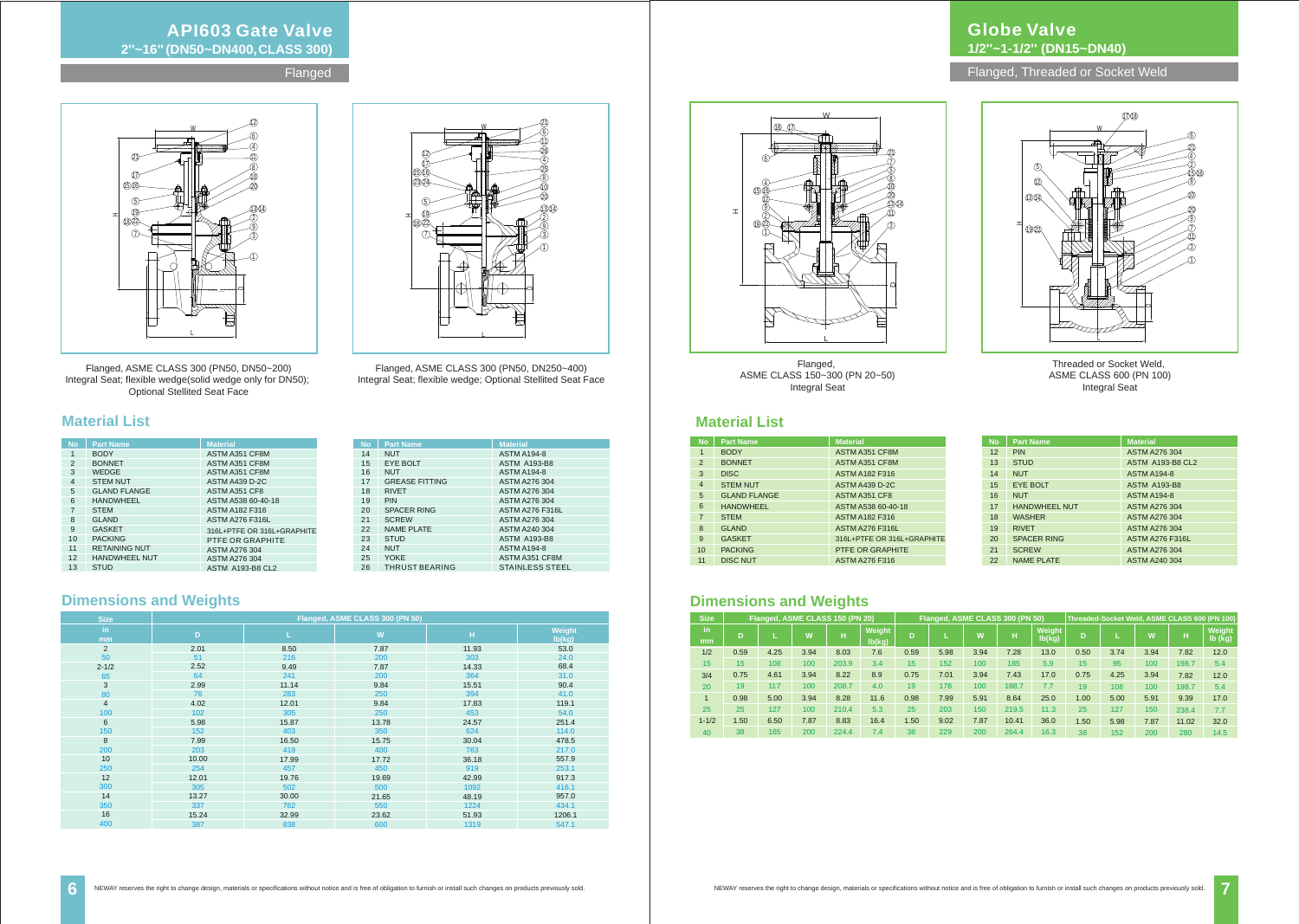



| <b>Size</b>          |      | Flanged, ASME CLASS 150 (PN 20) |       |                  |      | Flanged, ASME CLASS 300 (PN 50) |       |                  |      |      |       | Threaded-Socket Weld, ASME CLASS 600(PN 100) |
|----------------------|------|---------------------------------|-------|------------------|------|---------------------------------|-------|------------------|------|------|-------|----------------------------------------------|
| in.<br><sub>mm</sub> | D    |                                 | н     | Weight<br>lb(kg) | D    |                                 | н     | Weight<br>lb(kg) | D    |      | н     | Weight<br>lb (kg)                            |
| 1/2                  | 0.59 | 4.25                            | 3.54  | 4.2              | 0.59 | 5.98                            | 3.54  | 16.0             | 0.50 | 3.23 | 3.62  | 4.2                                          |
| 15                   | 15   | 108                             | 90    | 1.9              | 15   | 152                             | 90    | 7.3              | 15   | 82   | 92    | 1.9                                          |
| 3/4                  | 0.75 | 4.61                            | 3.54  | 5.6              | 0.75 | 7.01                            | 3.54  | 18.0             | 0.75 | 3.23 | 3.62  | 4.2                                          |
| 20                   | 19   | 117                             | 90    | 2.5              | 19   | 178                             | 90    | 8.2              | 19   | 82   | 92    | 1.9                                          |
| $\mathbf{1}$         | 0.98 | 5.00                            | 3.70  | 8.4              | 0.98 | 8.50                            | 3.56  | 21.0             | 1.00 | 4.13 | 3.78  | 5.8                                          |
| 25                   | 25   | 127                             | 94    | 3.8              | 25   | 216                             | 90.5  | 9.5              | 25   | 105  | 96    | 2.6                                          |
| $1 - 1/2$            | 1.50 | 6.50                            | 4.07  | 13.5             | 1.50 | 9.49                            | 4.51  | 30.0             | 1.50 | 4.92 | 4.82  | 10.1                                         |
| 40                   | 38   | 165                             | 103.5 | 6.1              | 38   | 241                             | 114.5 | 13.6             | 38   | 125  | 122.5 | 4.6                                          |

### **Dimensions and Weights**

Flanged, ASME CLASS 150~300 (PN 20~50) Integral Seat



### **Material List**

**Check Valve 1/2''~1-1/2'' (DN15~DN40)**

Flanged, Threaded or Socket Weld

| <b>No</b>      | <b>Part Name</b> | <b>Material</b>            |
|----------------|------------------|----------------------------|
| 1              | <b>BODY</b>      | ASTM A351 CF8M             |
| $\mathfrak{p}$ | <b>COVER</b>     | ASTM A351 CF8M             |
| 3              | <b>DISC</b>      | <b>ASTM A182 F316</b>      |
| 4              | <b>HINGE</b>     | ASTM A351 CF8M             |
| 5              | <b>HINGE PIN</b> | ASTM A276 316              |
| 6              | <b>WASHER</b>    | ASTM A276 316              |
| 7              | <b>GASKET</b>    | 316L+PTFE OR 316L+GRAPHITE |
| 8              | <b>PLUG</b>      | ASTM A276 316              |

| <b>No</b> | <b>Part Name</b>  | <b>Material</b>         |
|-----------|-------------------|-------------------------|
| 9         | <b>WASHER</b>     | <b>ASTM A276 316</b>    |
| 10        | <b>STUD</b>       | <b>ASTM A193-B8 CL2</b> |
| 11        | <b>NUT</b>        | <b>ASTM A194-8</b>      |
| 12        | <b>DISC NUT</b>   | <b>ASTM A276 316</b>    |
| 13        | <b>PIN</b>        | <b>ASTM A276 316</b>    |
| 14        | <b>RIVET</b>      | <b>ASTM A276 304</b>    |
| 15        | <b>NAME PLATE</b> | <b>ASTM A240 304</b>    |
| 16        | <b>HOOK SCREW</b> | <b>ASTM A276 304</b>    |

### **Globe Valve 2''~12'' (DN50~DN300)**

Flanged

| <b>Size</b>    |       |       | Flanged, ASME CLASS 150 (PN 20) |       |                  | Flanged, ASME CLASS 300 (PN 50) |       |       |       |                  |
|----------------|-------|-------|---------------------------------|-------|------------------|---------------------------------|-------|-------|-------|------------------|
| in<br>mm       | D     | L.    | W                               | H     | Weight<br>lb(kg) | D                               | Ĺ     | W     | H     | Weight<br>lb(kg) |
| $\overline{2}$ | 2.01  | 7.99  | 7.87                            | 9.64  | 25.2             | 2.01                            | 10.51 | 7.87  | 11.65 | 54.0             |
| 50             | 51    | 203   | 200                             | 244.8 | 11.4             | 51                              | 267   | 200   | 296   | 24.5             |
| $2 - 1/2$      | 2.52  | 8.50  | 7.87                            | 10.98 | 46.3             | 2.52                            | 11.50 | 9.84  | 13.30 | 83.5             |
| 65             | 64    | 216   | 200                             | 279   | 21.0             | 64                              | 292   | 250   | 337.9 | 37.9             |
| 3              | 2.99  | 9.49  | 9.84                            | 13.66 | 61.7             | 2.99                            | 12.52 | 9.84  | 14.35 | 92.0             |
| 80             | 76    | 241   | 250                             | 346.9 | 28.0             | 76                              | 318   | 250   | 364.4 | 41.7             |
| $\overline{4}$ | 4.02  | 11.50 | 11.81                           | 15.74 | 97.0             | 4.02                            | 14.02 | 13.78 | 16.69 | 130.1            |
| 100            | 102   | 292   | 300                             | 399.9 | 44.0             | 102                             | 356   | 350   | 423.9 | 59.0             |
| $\,6$          | 5.98  | 15.98 | 13.78                           | 17.71 | 198.5            | 5.98                            | 17.48 | 19.69 | 23.17 | 317.5            |
| 150            | 152   | 406   | 350                             | 449.9 | 90.0             | 152                             | 444   | 500   | 588.4 | 144.0            |
| 8              | 7.99  | 19.49 | 15.75                           | 19.92 | 383.7            | 7.99                            | 22.01 | 22.05 | 27.89 | 562.3            |
| 200            | 203   | 495   | 400                             | 506   | 174.0            | 203                             | 559   | 560   | 708.5 | 255.1            |
| 10             | 10.00 | 24.49 | 19.69                           | 26.06 | 546.8            |                                 |       |       |       |                  |
| 250            | 254   | 622   | 500                             | 662   | 248.0            |                                 |       |       |       |                  |
| 12             | 12.01 | 27.48 | 22.05                           | 30.39 | 848.9            |                                 |       |       |       |                  |
| 300            | 305   | 698   | 560                             | 772   | 385.1            |                                 |       |       |       |                  |



Flanged, ASME CLASS 150~300 (PN 20~50) Integral Seat; Optional Stellited Seat Face

| No.             | <b>Part Name</b>     | <b>Material</b>            |
|-----------------|----------------------|----------------------------|
| $\mathbf{1}$    | <b>BODY</b>          | ASTM A351 CF8M             |
| 2               | <b>BONNET</b>        | ASTM A351 CF8M             |
| 3               | <b>DISC</b>          | <b>ASTM A182 F316</b>      |
| $\overline{4}$  | <b>STEM NUT</b>      | <b>ASTM A439 D-2C</b>      |
| 5               | <b>GLAND FLANGE</b>  | ASTM A351 CF8              |
| 6               | <b>HANDWHEEL</b>     | ASTM A538 60-40-18         |
| $\overline{7}$  | <b>STEM</b>          | <b>ASTM A182 F316</b>      |
| 8               | <b>GLAND</b>         | <b>ASTM A276 F316L</b>     |
| 9               | <b>GASKET</b>        | 316L+PTFE OR 316L+GRAPHITE |
| 10              | <b>PACKING</b>       | PTFE OR GRAPHITE           |
| 11              | <b>DISC NUT</b>      | <b>ASTM A276 F316</b>      |
| 12 <sup>2</sup> | <b>PIN</b>           | <b>ASTM A276 304</b>       |
| 13 <sup>2</sup> | <b>STUD</b>          | <b>ASTM A193-B8 CL2</b>    |
| 14              | <b>NUT</b>           | <b>ASTM A194-8</b>         |
| 15 <sup>2</sup> | <b>EYE BOLT</b>      | <b>ASTM A193-B8</b>        |
| 16              | <b>NUT</b>           | <b>ASTM A194-8</b>         |
| 17 <sup>7</sup> | <b>HANDWHEEL NUT</b> | <b>ASTM A276 304</b>       |
| 18              | <b>WASHER</b>        | <b>ASTM A276 304</b>       |
| 29              | <b>RIVET</b>         | <b>ASTM A240 304</b>       |
| 20 <sup>2</sup> | <b>SPACER RING</b>   | <b>ASTM A276 F316L</b>     |
| 21              | <b>SCREW</b>         | <b>ASTM A276 304</b>       |
| 22              | <b>NAME PLATE</b>    | <b>ASTM A276 304</b>       |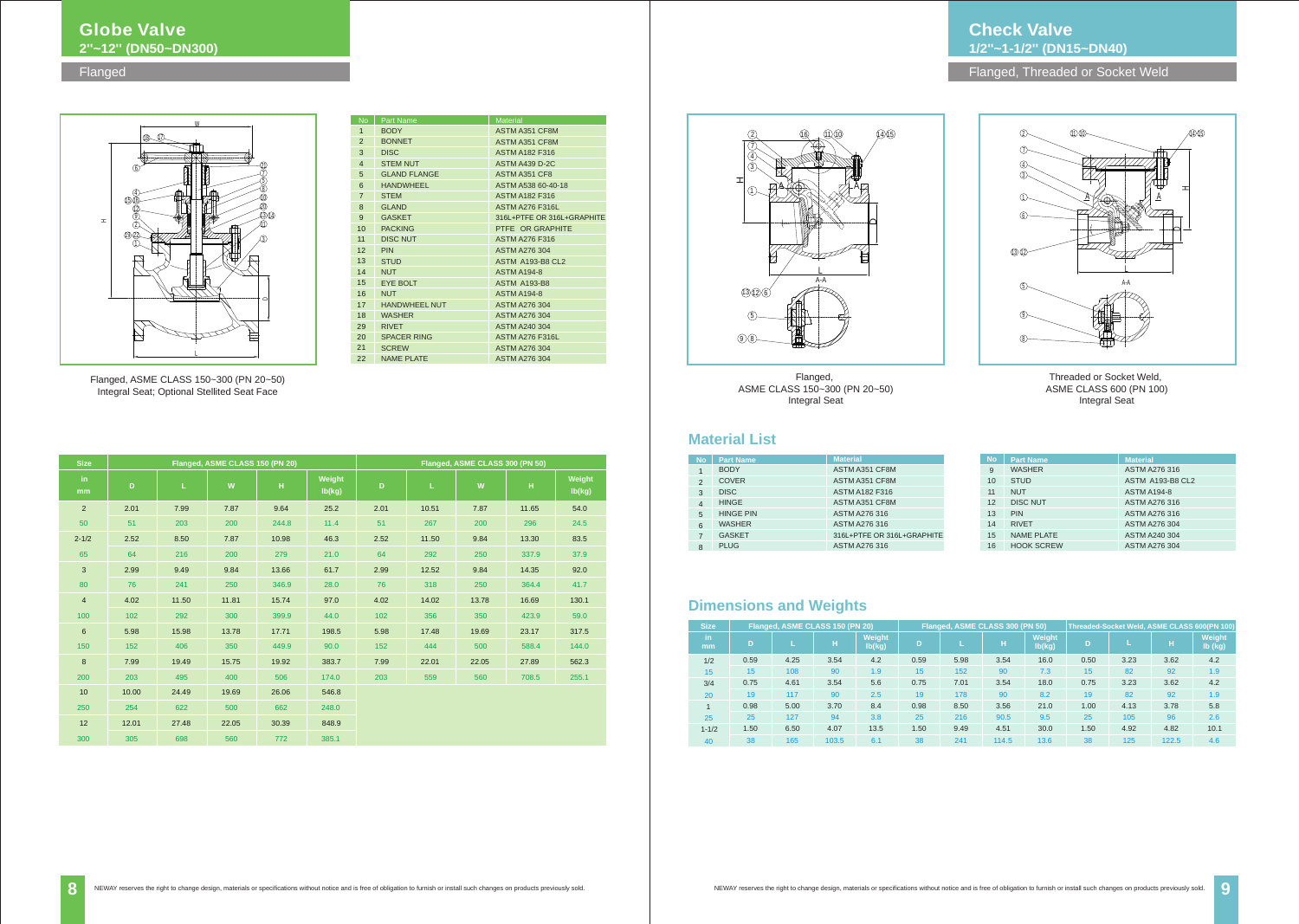### **Check Valve 2''~16'' (DN50-DN400)**

**Flanged** 

| <b>Size</b>    | Flanged, ASME CLASS 150 (PN 20) |       |       |                  | Flanged, ASME CLASS 300 (PN 50) |       |       |                  |
|----------------|---------------------------------|-------|-------|------------------|---------------------------------|-------|-------|------------------|
| in.<br>mm      | D                               | L.    | H     | Weight<br>lb(kg) | $\mathsf D$                     | L.    | н     | Weight<br>lb(kg) |
| $\overline{2}$ | 2.01                            | 7.99  | 4.51  | 20.4             | 2.01                            | 10.51 | 5.02  | 60.0             |
| 50             | 51                              | 203   | 114.5 | 9.3              | 51                              | 267   | 127.5 | 27.2             |
| $2 - 1/2$      | 2.52                            | 8.50  | 6.00  | 50.7             | 2.52                            | 11.50 | 7.17  | 81.6             |
| 65             | 64                              | 216   | 152.5 | 23.0             | 64                              | 292   | 182   | 37.0             |
| 3              | 2.99                            | 9.49  | 6.59  | 57.3             | 2.99                            | 12.52 | 7.40  | 92.6             |
| 80             | 76                              | 241   | 167.5 | 26.0             | 76                              | 318   | 188   | 42.0             |
| $\overline{4}$ | 4.02                            | 11.50 | 7.34  | 99.2             | 4.02                            | 14.02 | 8.62  | 141.1            |
| 100            | 102                             | 292   | 186.5 | 45.0             | 102                             | 356   | 219   | 64.0             |
| 6              | 5.98                            | 14.02 | 11.42 | 172              | 5.98                            | 17.48 | 12.50 | 273.4            |
| 150            | 152                             | 356   | 290   | 78.0             | 152                             | 444   | 317.5 | 124.0            |
| 8              | 7.99                            | 19.49 | 14.13 | 299.9            | 7.99                            | 20.98 | 14.35 | 489.5            |
| 200            | 203                             | 495   | 359   | 136.0            | 203                             | 533   | 364.5 | 222.0            |
| 10             | 10.00                           | 24.49 | 15.35 | 471.9            | 10.00                           | 24.49 | 16.73 | 643.9            |
| 250            | 254                             | 622   | 390   | 214.1            | 254                             | 622   | 425   | 292.1            |
| 12             | 12.01                           | 27.48 | 16.65 | 707.8            |                                 |       |       |                  |
| 300            | 305                             | 698   | 423   | 321.1            |                                 |       |       |                  |
| 14             | 13.27                           | 30.98 | 17.83 | 904.1            |                                 |       |       |                  |
| 350            | 337                             | 787   | 453   | 410.1            |                                 |       |       |                  |
| 16             | 15.24                           | 34.02 | 20.35 | 1133.4           |                                 |       |       |                  |
| 400            | 387                             | 864   | 517   | 514.1            |                                 |       |       |                  |



Flanged, ASME CLASS 150~300 (PN20-50) Integral Seat; Optional Stellited Seat Face

### **Low Emission Packing**

Neway actively works with reputable and industry leading sealing solution companies to create low emission solutions that can cover valves from cryogenic to extreme high temperature in variety of endurance range down to 10ppm without usage of bellow seal.

### **Stuffing box and stem finish**

All surface finish for Neway valve's stem and stuffing boxes are tightly controlled to achieve optimized surface finish for the designated sealing solution.

### **Optional Live-loaded Gland Bolts**

Live-loaded gland bolts are optional upon customer request.

The special structure can maintain a permanent packing stress using Belleville spring, and extend the low emission service life. Neway standard Belleville springs are protected by a weatherproof cap to keep them from environmental contamination so as to ensure a longmaintenance free service life

| <b>No</b>      | <b>Part Name</b>  | <b>Material</b>            |  |  |
|----------------|-------------------|----------------------------|--|--|
| 1              | <b>BODY</b>       | <b>ASTM A351 CF8M</b>      |  |  |
| 2              | <b>COVER</b>      | ASTM A351 CF8M             |  |  |
| 3              | <b>DISC</b>       | <b>ASTM A182 F316</b>      |  |  |
| $\overline{4}$ | <b>HINGE</b>      | ASTM A351 CF8M             |  |  |
| 5              | <b>HINGE PIN</b>  | ASTM A276 316              |  |  |
| 6              | <b>WASHER</b>     | ASTM A276 316              |  |  |
| $\overline{7}$ | <b>GASKET</b>     | 316L+PTFE OR 316L+GRAPHITE |  |  |
| 8              | <b>PLUG</b>       | ASTM A276 316              |  |  |
| 9              | <b>WASHER</b>     | ASTM A276 316              |  |  |
| 10             | <b>STUD</b>       | <b>ASTM A193-B8 CL2</b>    |  |  |
| 11             | <b>NUT</b>        | <b>ASTM A194-8</b>         |  |  |
| 12             | <b>DISC NUT</b>   | ASTM A276 316              |  |  |
| 13             | <b>PIN</b>        | <b>ASTM A276 316</b>       |  |  |
| 14             | <b>RIVET</b>      | <b>ASTM A240 304</b>       |  |  |
| 15             | <b>NAME PLATE</b> | <b>ASTM A276 304</b>       |  |  |

### **Design Features**

### **Fugitive Emission Valve Test**

In addition to type testing, Neway offers production testing capabilities to ISO 15848-2, Shell MESC 77/312 or other customized testing standards.

| Test STD    | <b>Test Method</b> | <b>Test Medium</b> | Mechanical cycles | Acceptance Criteria |
|-------------|--------------------|--------------------|-------------------|---------------------|
| ISO 15848-1 | Vacuum             | Helium             | 500               | $10-4$ mg/s.m       |
| API 624     | Sniffing           | Methan             | 310               | 50ppmv              |
| TA-Luft     | Vacuum             | Helium             | 100               | $10-4$ mbar. L/s. m |

### **Low Fugitive Emission Control**









As a corporate effort to be an integral member to protect the environment, Neway stands at the forefront in producing valves which meet the highest fugitive emission requirements.

Neway actively participates and develops standards and products which meet and exceed requirements. Many valves can be provided in accordance to ISO 15848, API 624, TA-Luft, or other customized solution.